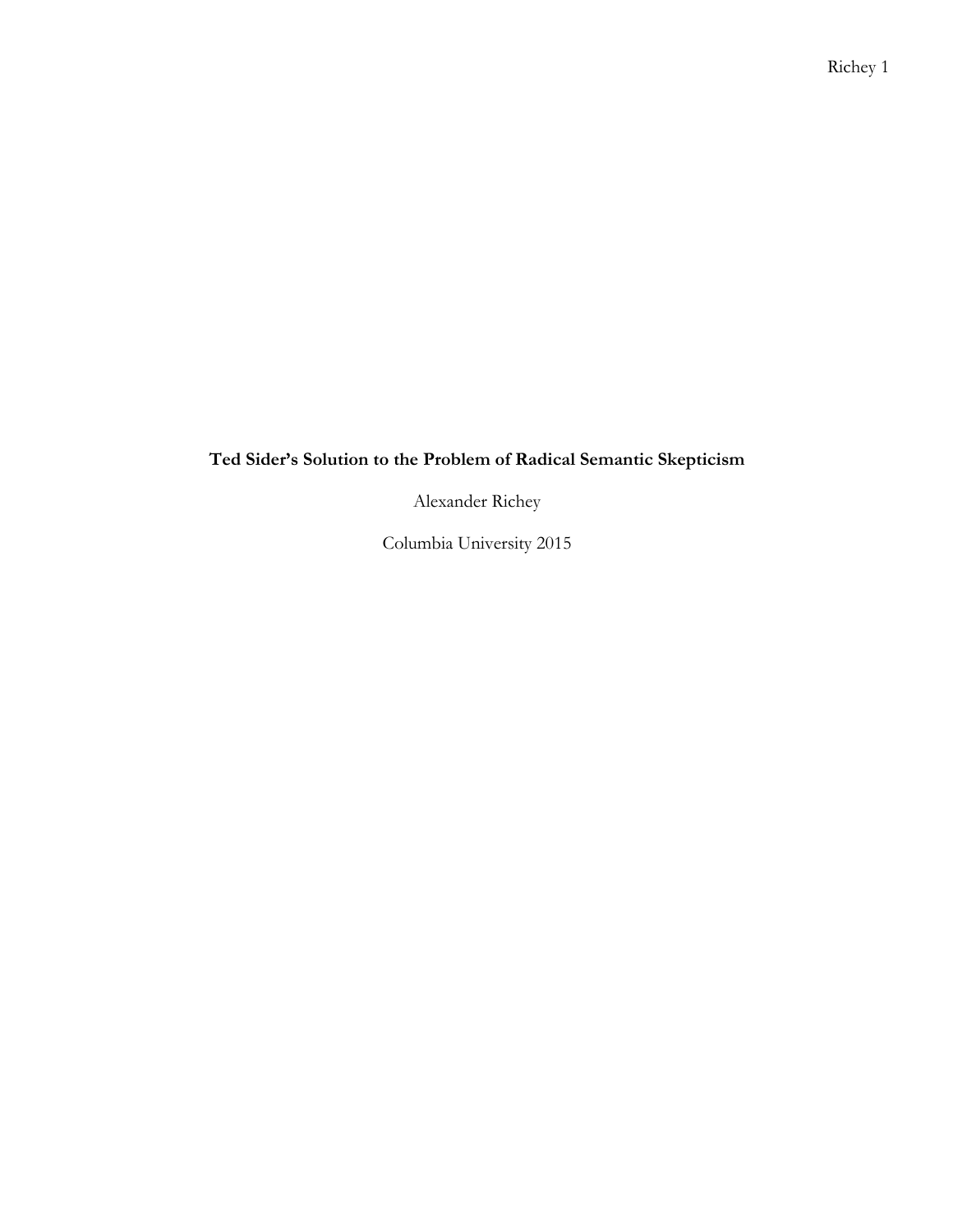In this paper, I exposit Ted Sider's proposed solution to the problem of radical semantic skepticism, as it is presented in his *Writing the Book of the World*,<sup>1</sup> and argue that it does not succeed. I begin with an exposition of the problem of radical semantic skepticism, then offer one solution to the problem and a subsequent modification to this solution. Next, in a brief interlude, I roughly characterize Sider's notion of "structure" – whose exposition and defense is the primary aim of his book – and then turn to its application to the skeptical problem. There I pose an objection to it, which, I believe, ultimately causes Sider's proposal to fail and compromises the larger agenda of his book.

The problem of radical semantic skepticism concerns the metasemantic interpretation of the reference relation, that is, the relation that connects words to their meanings. Ordinarily, linguists infer the meanings of words from a set of observations about the way a given population uses them. In English, the word "cow," for example, stands simply for *cow*. The radical skeptic challenges this inference. Since no one in this population has uttered the word "cow" before the year 2100 CE, or since no one has used the word "cow" to refer to cows that are not on planet Earth, the skeptic says that the meaning of the word "cow" should not be taken to be *cow, period;* it should be *cows before 2100 CE on planet Earth*. Obviously, this is not what we mean by "cow" – when one says "cow," under ordinary circumstances, she means *cow* without any such constraints. The problem is that, under the prevailing theory of language<sup>2</sup>, according to which the meaning of a word is determined by its use, there is no way of ruling out such problematic interpretations of the reference relation.

This problem cannot be solved by gathering more empirical data. Suppose that in the year 2100 CE, members of the English-speaking population under consideration use the word "cow" to mean *cow*. Although this fact would rule out the skeptic's initial interpretation of the meaning of the

<sup>1</sup> Sider (2011)

<sup>2</sup> (and by the practice of field linguists and lexicographers)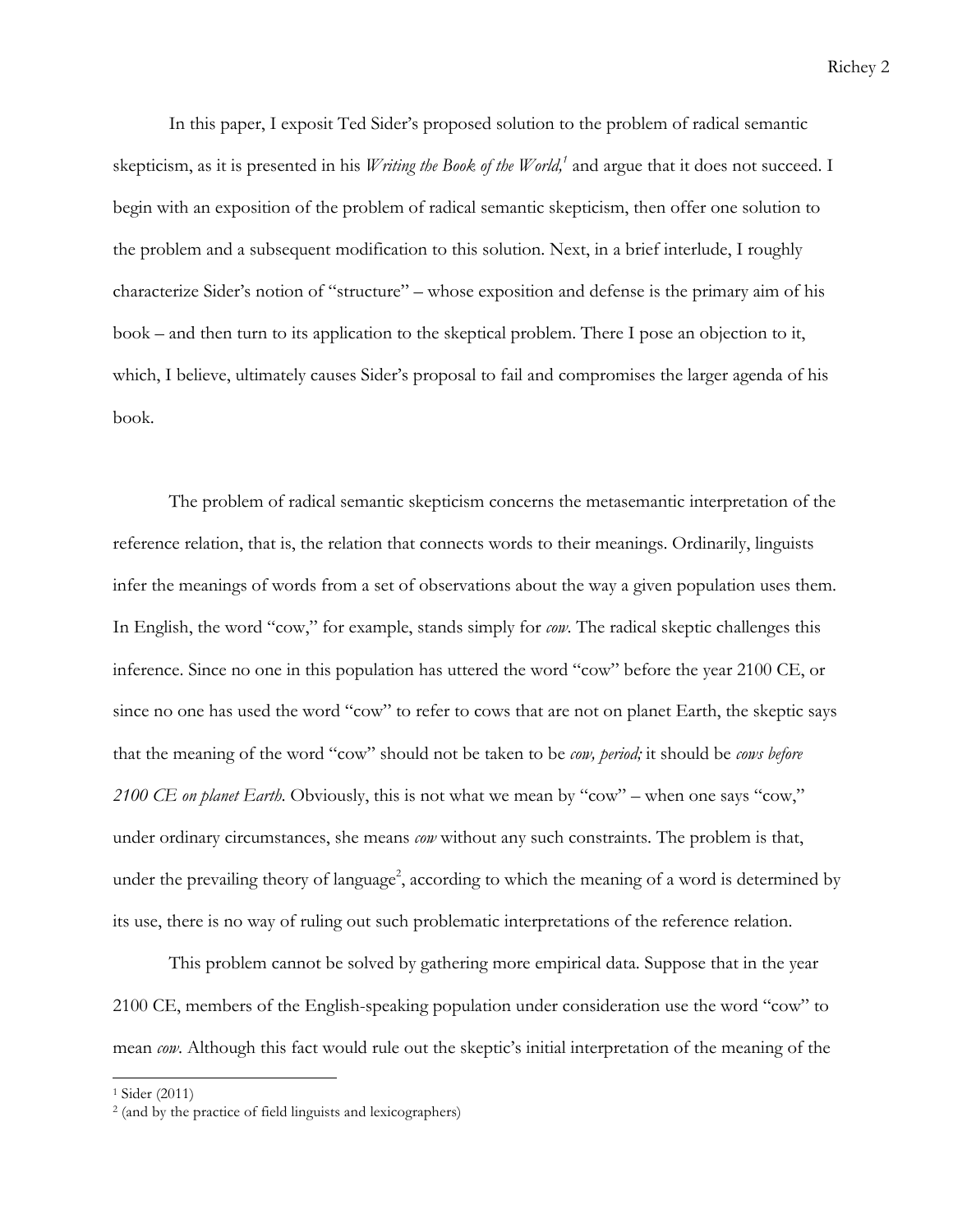word "cow," he could easily revise his interpretation in a similarly problematic way. "Cow," he might say, means *cows on planet Earth before 3000 CE.* Then, in the year 3000 CE, he could make a similar revision, and so on. Although more data may ameliorate these difficulties to some extent, in that they would rule out some problematic interpretations, they can never eliminate them altogether.

The question is how do we modify our account of the reference relation to subdue the skeptic?

According to one proposal, one is to give a model theoretic interpretation of a set of sentences S, such that "our words mean whatever they must in order for the sentences in S to come out true."3 A model theoretic interpretation is an interpretation of a sentence or set of sentences S that adds crucial information that is missing about what the words mean. When we add this information, so that truth-values can be determined, we are said to interpret S. The added information is referred to as *interpretation J* of S and when this information makes S true, S is said to be *true in J* or that *J* is a *model of* S. For example, someone might say,

(1) He is walking his dog,

and offer an interpretation that "he" is Jones and "his dog" is Fido. This interpretation gives only what objects the expressions of (1) refer to, since (1) is a simple sentence. There are, however, several other items that might be added in interpretations of more complex sentences, such as, for example, the range or ranges of quantification, sets of initial states, and other things. Interpretations that consist of such items are called **structures**<sup>4</sup> and different **structures** are used in different

<sup>3</sup> Ibid, 24

<sup>4</sup> **Structure** here is emboldened to distinguish it from Sider's "structure," with which it is not to be confused.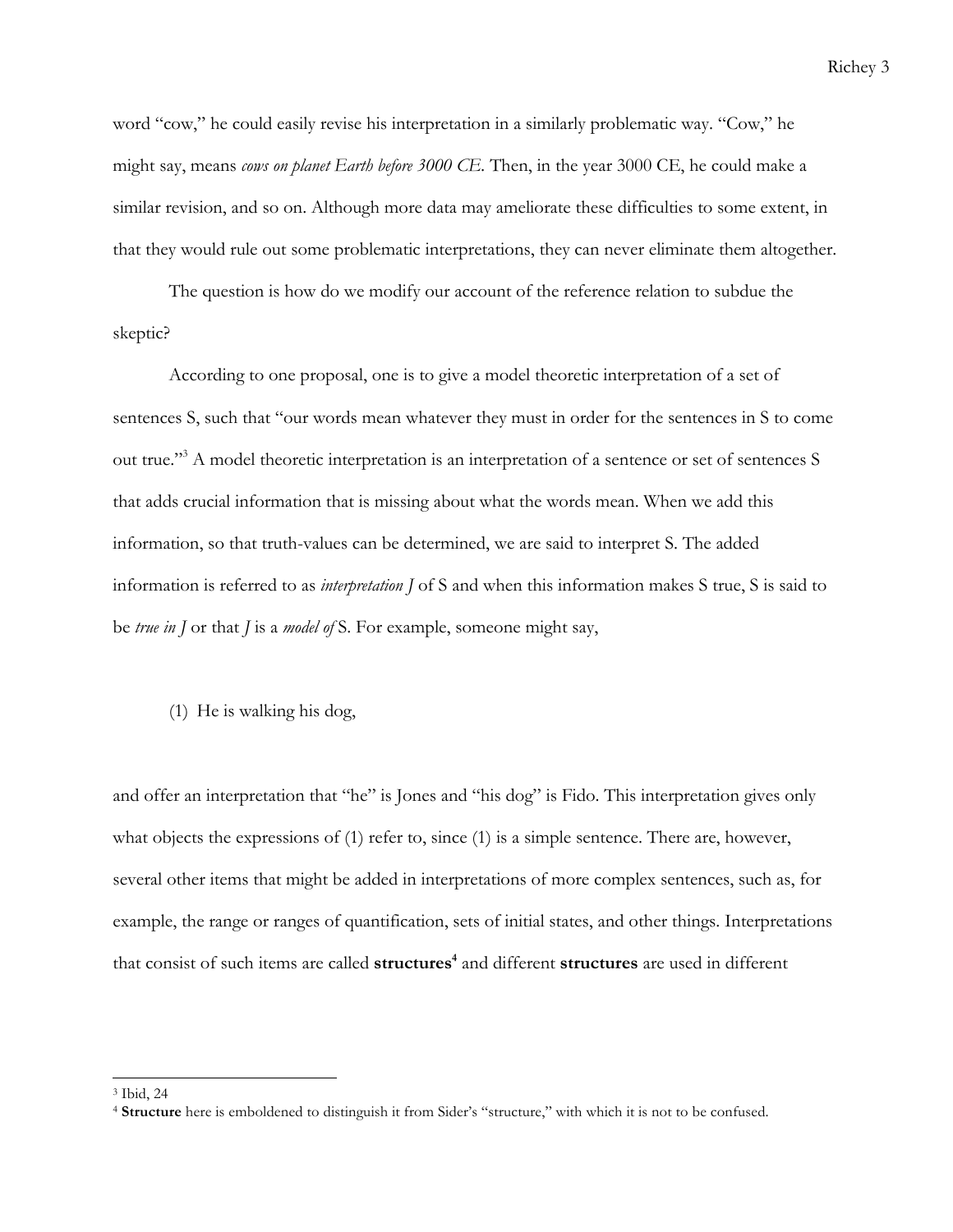applications of model theory. Interpretations can also be relativized to time, place, and possible world.<sup>5</sup>

The descriptivist idea is that the meanings of the words from the sentences in S will be fixed by the model-theoretic interpretation of S on which all of its sentences turn out true. The meanings of other words and the truth-values of other sentences outside of S can then be inferred from the fixed meanings.<sup>6</sup> Given the many formal tools the descriptivist has at her disposal, she should be able to construct a model that rules out the skeptic's problematic interpretations of our language.

There is, however, a problem with the descriptivist's account, at least as it is currently stated. The sentences in S do not yet provide enough "semantic glue," so to speak, to rule out the skeptic's problematic interpretations. Let (2) be the following intuitively false sentence:

(2) Some pigs have wings.

The model theoretic interpretation of (2) has a **structure** that will tell us (a) what objects are in the extensions of its nonlogical expressions (i.e. "pigs," "have wings") and (b) what class or classes its quantifiers range over (i.e. "some"). (2) will come out false iff there is no *x* such that it is in the extensions of both "pigs" and "have wings." And, conversely, it will come out true iff there *is* an *x* such that it is in the extensions of both "pigs" and "have wings." The former result is desirable, in that it accurately reflects what we mean by our words, whereas the latter result is adverse, since it does not reflect what we mean by our words and would furthermore constitute a failure of the theory. Is such an adverse interpretation possible?

<sup>5</sup> Hodges (2009)

<sup>6</sup> This theory is schematic in that different versions of it specify different sets of sentences. "S might, for example, be taken to include 'definitional sentences', whatever that means exactly" Sider (2011, 24).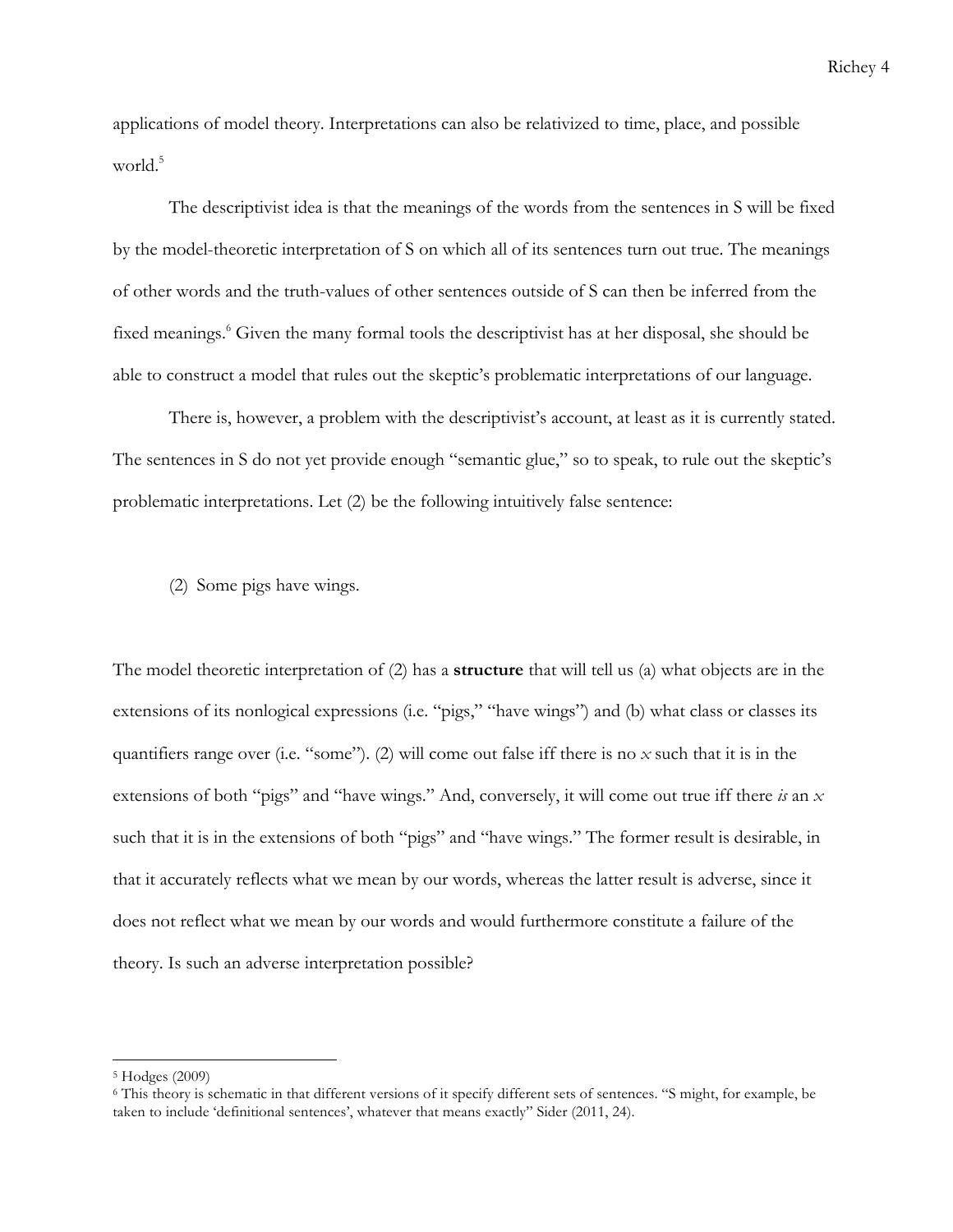All we need to do is assign extensions to predicates so that every sentence in S, plus [(2)] as well, turns out true. We might, for instance, begin by assigning the set of hard-boiled eggs to 'pig' and assigning the set of edible things to 'has wings'. This makes [(2)] true since some hard-boiled eggs are edible. 7

We can continue assigning meanings in this way to all of the expressions in S so that our interpretation satisfies the appropriate **structure** and gets the meanings of our words intuitively wrong. Thus we do not have enough "semantic glue" to reliably stick the proper meanings of the words "pigs" and "have wings" to them on all interpretations.<sup>8</sup>

One way of evading this difficulty is to modify the descriptivist account of the reference relation by appealing to the concept of Lewisian *naturalness*. We can add the constraint on our model theoretic interpretations that "predicates must stand for *natural* properties and relations in a correct interpretation."9 This will rule out all of the problematic interpretations since they are less *natural*  than the intuitively correct interpretations.

This modification, nonetheless, does not succeed either, because of the ambiguity of the doctrine of *naturalness*. As Sider admits:

Some [writers] regard [naturalness] as an ad hoc response to a problem, with no independent backing. Others regard it as occult metaphysics, as the postulation of an irreducible "semantic force."10

Sider intends to answer these objections in an interesting way. He claims that he can give an account of *naturalness* in terms of his own concept, which he calls "metaphysical structure." If this analysis succeeds, then the Lewisian modification to the reference relation would stand, and descriptivism, so modified, would subdue the semantic skeptic.

<sup>7</sup> Ibid

<sup>8</sup> The success of this argument "assumes that it is possible to continue selecting meanings for the nonlogical expressions in our language so that every member of S (and [(2)] as well) turns out true," ibid, 25. Sider writes that "This will always be possible, except in special cases" ibid, and offers a further argument which I will not go over here. <sup>9</sup> Ibid, 27

<sup>10</sup> Ibid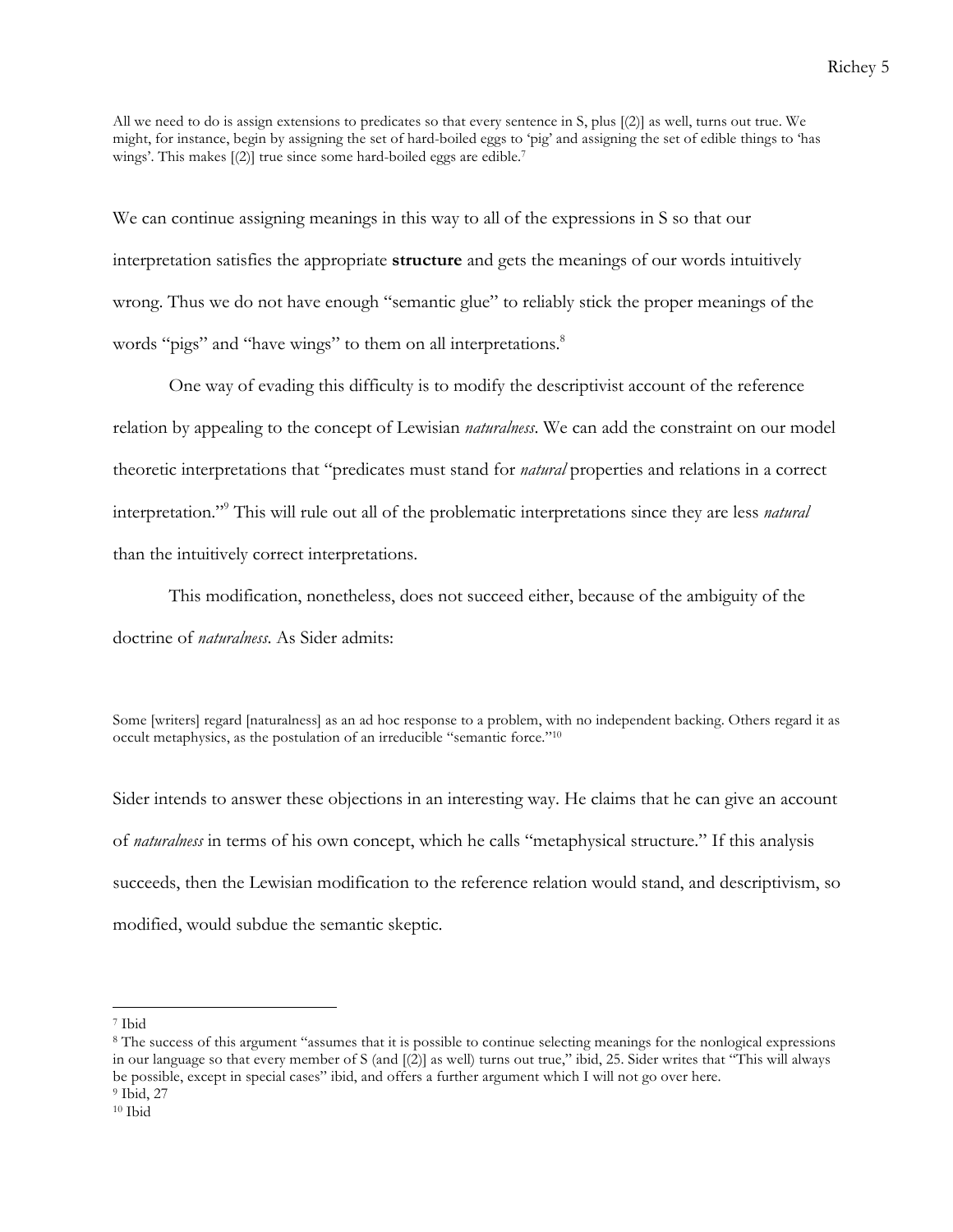Up to now, I have exposited the problem of radical semantic skepticism, one potential solution to the problem, and a subsequent modification to this solution. In order to understand the next step in the dialectic, I will have to discuss Sider's notion of "metaphysical structure" in a brief interlude, and then return to its application to the problem of radical semantic skepticism.

According to Sider, the "structural" notions are notions that, metaphorically speaking, "carve reality at its joints." Imagine, for example, a universe that contains two fluids and that is divided into two halves, one of uniformly red fluid and the other of uniformly blue fluid (see fig. 1).<sup>11</sup> Now imagine that, in describing this universe, we do not use the concepts red and blue, but rather use *bred* and *rue*, which divide the universe into two halves along an arbitrary diagonal line (see fig. 2). Although we can express the exact same truths as we can with red and blue, *bred* and *rue* do not carve reality at its joints. They do not conform to what Sider calls the "structure of reality." We should use the concepts red and blue, Sider says, since their conceptual structure better matches reality's structure.<sup>12</sup> (Sider uses the adjective "structural" and the phrase "joint-carving" interchangeably to refer to properties of this kind.)

Structure has several other important features. It is perfectly objective, fundamental,



 <sup>11</sup> Ibid, 1

<sup>12</sup> It is worth mentioning that this example is mostly pedagogical. Colors probably do not carve reality at its joints. "To carve perfectly, one must use the most fundamental concepts, expressing the facets of reality that underlie the colors" ibid, 5.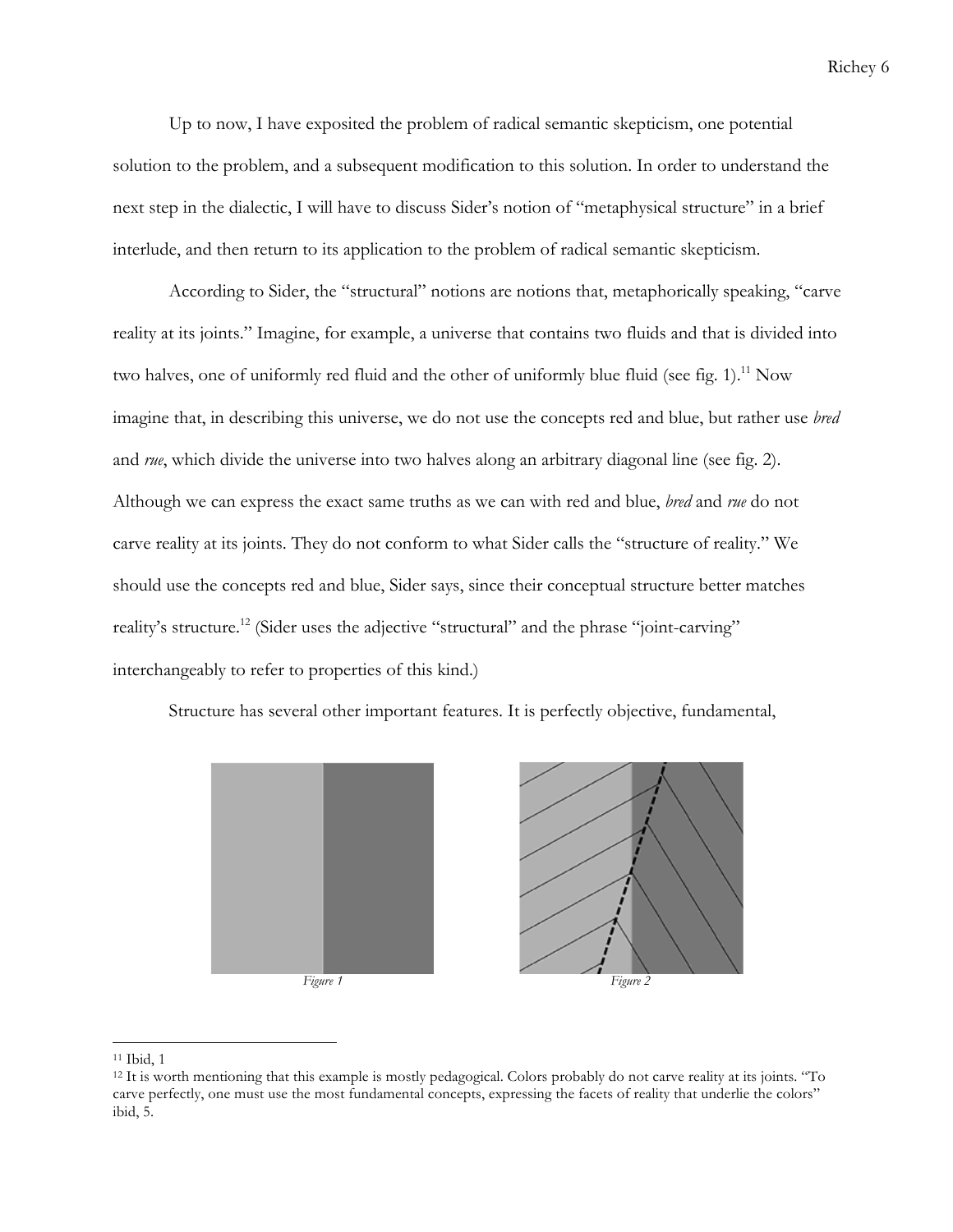theoretically primitive, and, in *Writing the Book of the World,* it is used to reframe a panoply of philosophical matters in its own terms – including similarity, metametaphysics, physical geometry, laws, and, most pertinently for the present discussion, explanation.

Since structure is theoretically primitive, it cannot be defined. One is to come to understand structure by way of examples of the sort just exposited. Although the concept of structure remains vague, it will become clearer as we examine its application to the problem of radical semantic skepticism.

Let us now return to structure's application to the problem. Sider intends to give an analysis of *naturalness* in terms of structure that evades the objections enumerated above. This analysis depends on two claims. Sider first states that

(3) the reference relation is *explanatory*,

 

since one can explain certain facts by citing what words refer to. Since Sider understands explanation in terms of structure, it follows that

(4) the reference relation is a "reasonably joint-carving relation."<sup>13</sup>

The joint-carvingness of the relation is what makes it explanatory. So, properly speaking, (4) implies (3).

The way in which (4) implies (3) is complex. Since the reference relation is reasonably jointcarving, Sider says, it is ultimately understood in terms of perfectly joint-carving notions that are

<sup>&</sup>lt;sup>13</sup> The reference-relation is "not a perfectly joint-carving relation" ibid, 29, because it is not fundamental. Only perfectlyjoint-carving notions, on Sider's view, are metaphysically fundamental.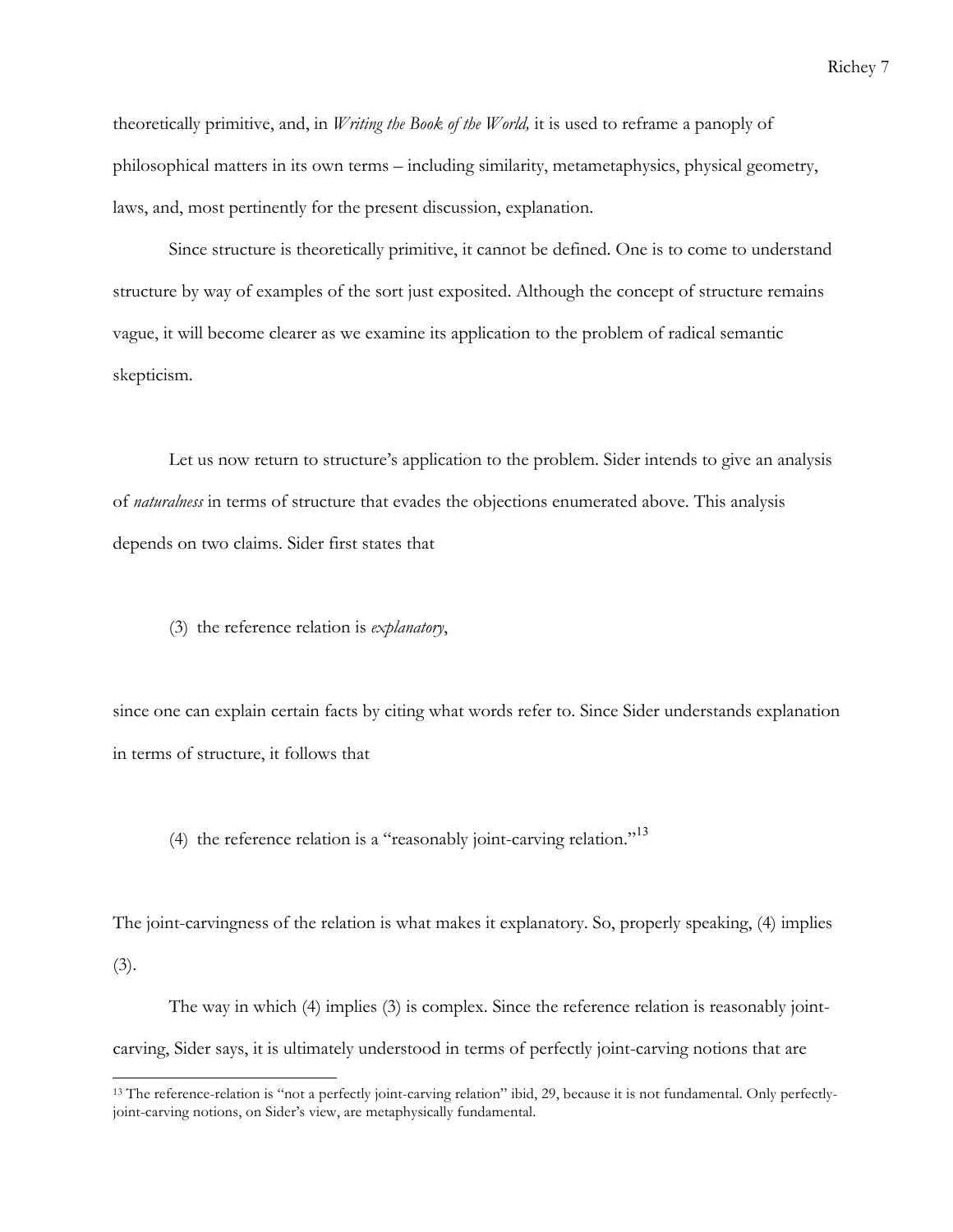fundamental. <sup>14</sup> What then makes the reference relation explanatory is this connection to the fundamental. The explanatory power of the reference relation, in other words, *derives from* its connection to the fundamental, perfectly joint-carving notions. For Sider, these notions are those of physics, math, and logic, appropriately construed.

The fact that the reference relation is explanatory then allows Sider to rule out problematic interpretations of it. No reasonably joint-carving relation with a *physical* basis that plays the role of reference, Sider claims, could relate a human population to bizarre meanings because "the bizarre semantic values<sup>15</sup> themselves," he writes, "have no simple basis in the physical, nor do they stand in any physically simple relations to human populations."<sup>16</sup> Furthermore, "given any relation that does relate us to bizarre semantic values, there is surely some other relation with a simpler basis in the physical that relates us to non-bizarre semantic values."17

The way that the reference relation's physical basis is to make the relation explanatory might be made clearer by considering an analogous case. Suppose there is an arbitrary correlation between the motions of the planets and the performance of the S&P 500. The relation between these two phenomena is not explanatory because it has the wrong sort of basis. Neither the performance of the stock market nor the motion of the planets is explained by the relation between them. Likewise, if the reference relation has the wrong basis, it too will not be explanatory. Thus explanatory relations must have the "right sort" of bases. In the case of reference, Sider takes this basis to be the physical.18

To recap, Sider takes the reference relation to be explanatory, on the grounds that certain facts can be explained by citing what words refer to. Since explanation is understood in terms of

<sup>14</sup> Ibid

<sup>15</sup> "Semantic values" and "meanings" can be used interchangeably.

<sup>16</sup> Ibid

<sup>17</sup> Ibid

<sup>18</sup> Although he admits that, for the reference relation, "It's highly unclear what exactly the 'right sort' of basis is" Ibid, 29.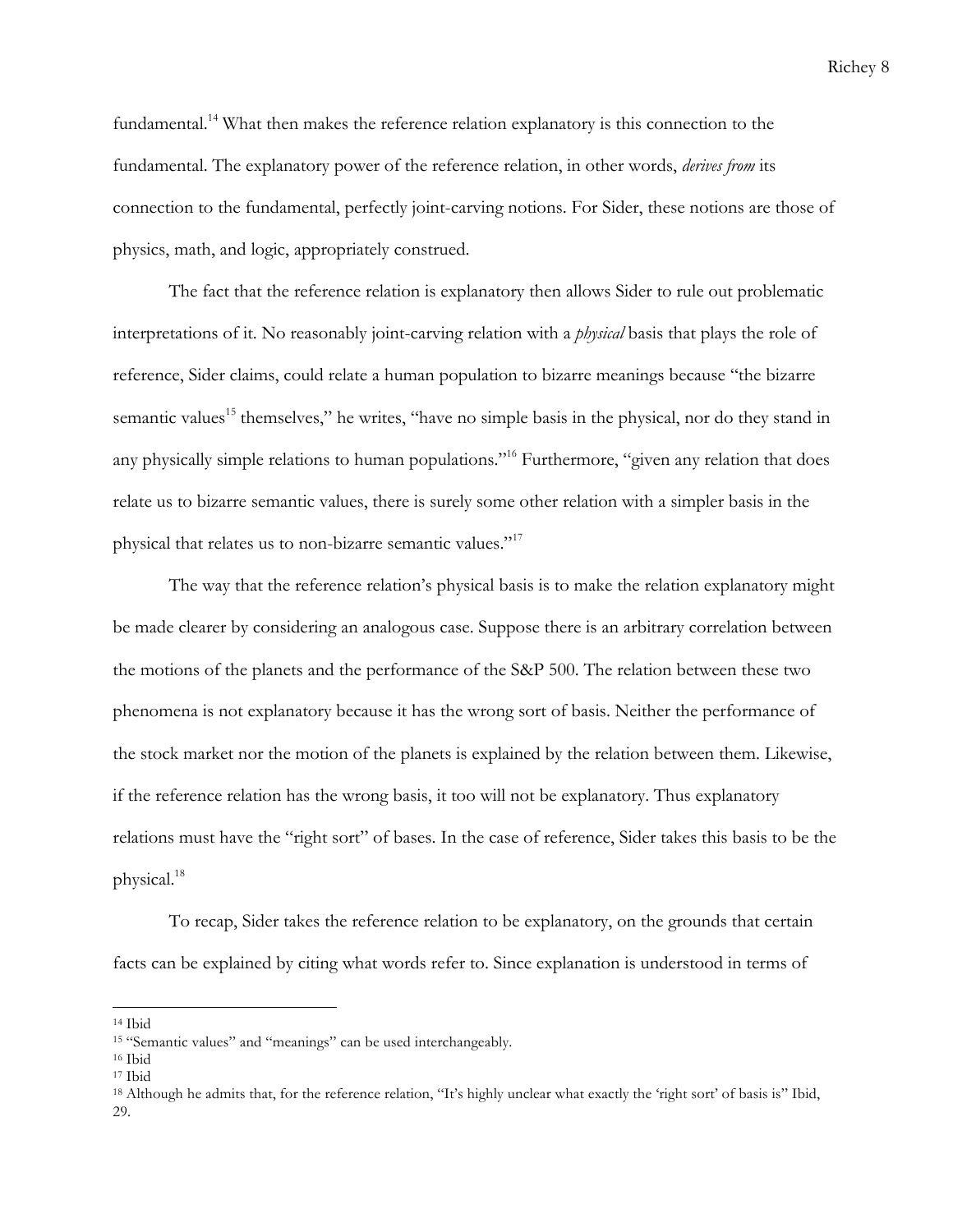structure, the reference relation is therefore structural or joint-carving. Structural relations are explanatory in virtue of their connections to the fundamental notions, which, for Sider, are those of physics, math, and logic. The physical basis of the reference relation then rules out the problematic interpretations of the semantic skeptic because they are not physically simple. In this way, the application of structure to our account of the reference relation subdues the skeptic.

It is important to note that Sider's application of structure to the reference relation is not tethered to the descriptivist account of reference. Rather, Sider claims that structure can be used to modify various metasemantic accounts, ranging from Williams's explanation based account, to Millikan's evolutionary account. He claims that structure can solve the problem of radical semantic skepticism as it confronts each view. "A metasemantics," Sider writes, "is a metaphysical proposal about the nature of the reference relation; schematically: 'reference is a relation of such-and-such a type.'"19 For the descriptivist "reference is a relation that assigns values under which sentences in S — 'definitional' sentences, let us say — come out true..."20 For Millikan, "reference is a relation that was chosen by natural selection to achieve a certain goal."<sup>21</sup> The problem of radical semantic skepticism shows that, for each account of reference, there are several relations of proposed type. As we saw in the descriptivist account, there are several interpretations of the sentences S; and each interpretation yields a different reference relation. The same problem can be reproduced in other accounts. The question is how to rule out the bad relations. "The answer of [*naturalness*]," understood in Sider's way, "is to reinterpret a metasemantic proposal that reference is a relation of type T as the proposal that reference is a reasonably joint-carving relation of type  $T$ ."<sup>22</sup> In this way, faulty relations are ruled out on any metasemantics. Thus Sider's solution to the problem of radical semantic skepticism is independent of the descriptivist account and can be applied generally.

<sup>19</sup> Ibid, 31

<sup>20</sup> Ibid

 $21$  Ibid

<sup>22</sup> Ibid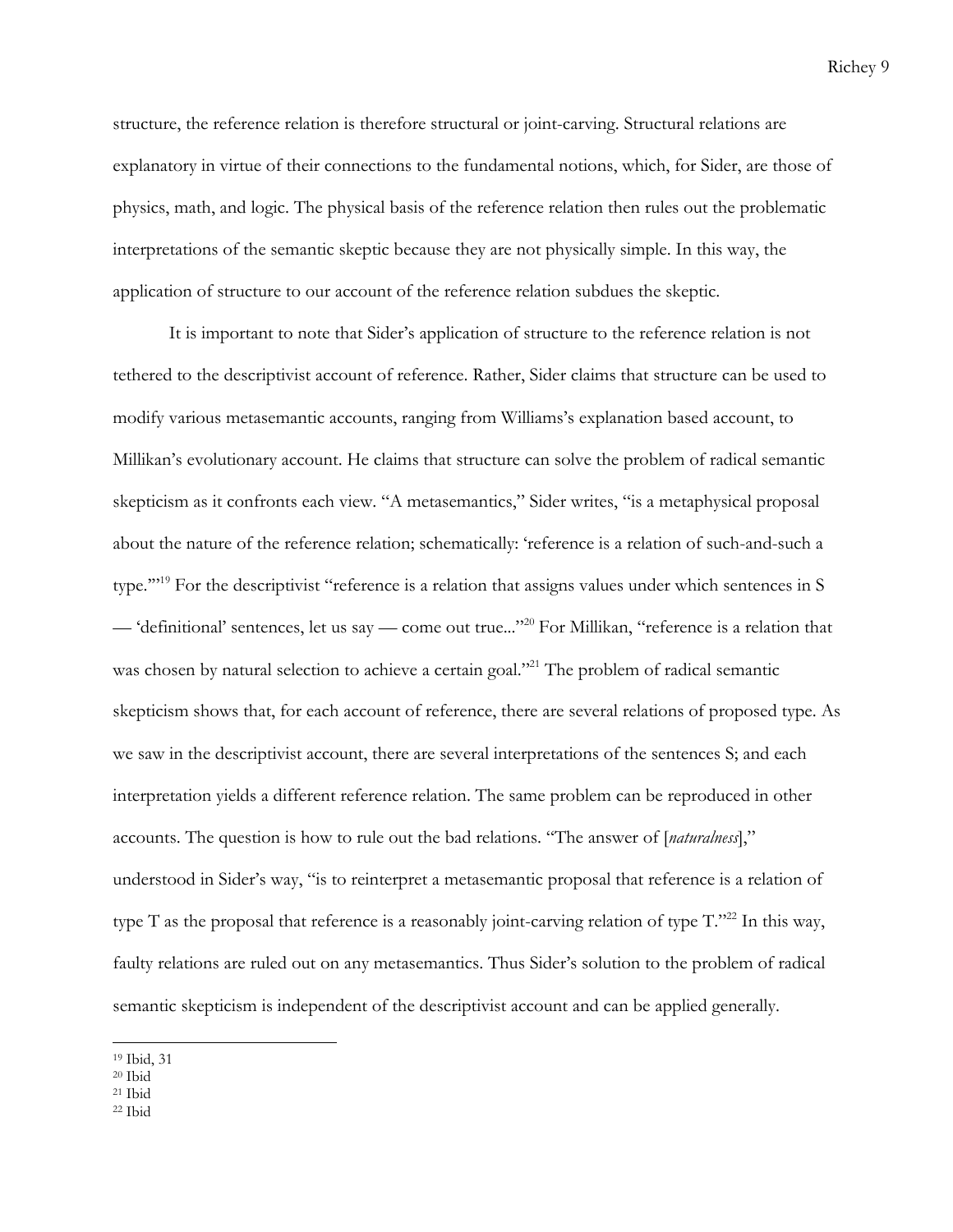I will now argue, by means of counterexample, that a relation's being joint-carving does not imply that it is explanatory. If this is so, then Sider cannot rule out problematic relations on the grounds that they are not explanatory (and therefore not joint-carving) and the semantic skeptic need not yield.

Assume, as Sider does, that the fundamental notions are those of physics, math, and logic and consider the notion of weight. Weight is not a perfectly joint-carving notion because it is understood in terms of the more fundamental notions of mass and gravitational acceleration:

$$
(5) W = mg
$$

where m is mass and g is gravitational acceleration. Thus (5) expresses a reasonably joint-carving concept that is understood ultimately in terms of perfectly joint-carving concepts. Now let us define a comparative relation of weight:  $W(x, y)$  ("x weighs more than y") as

(6) 
$$
W(x, y) =_{df} \exists x \exists y [(Wx = n_1) \land (Wy = n_2) \land (n_1 > n_2)]
$$

where W is the predicate for "weighs n " and n is a numerical value and  $>$  denotes the "greater" than" relation. We now have a reasonably joint-carving relation that is understood in terms of a reasonably joint-carving concept. The problem for Sider is that the fact that  $W(x, y)$  is reasonably joint-carving does not prevent its relata from being highly non-joint-carving. Consider the following sentences:

(7) James weighs more than Jill or John or Joe or Jack.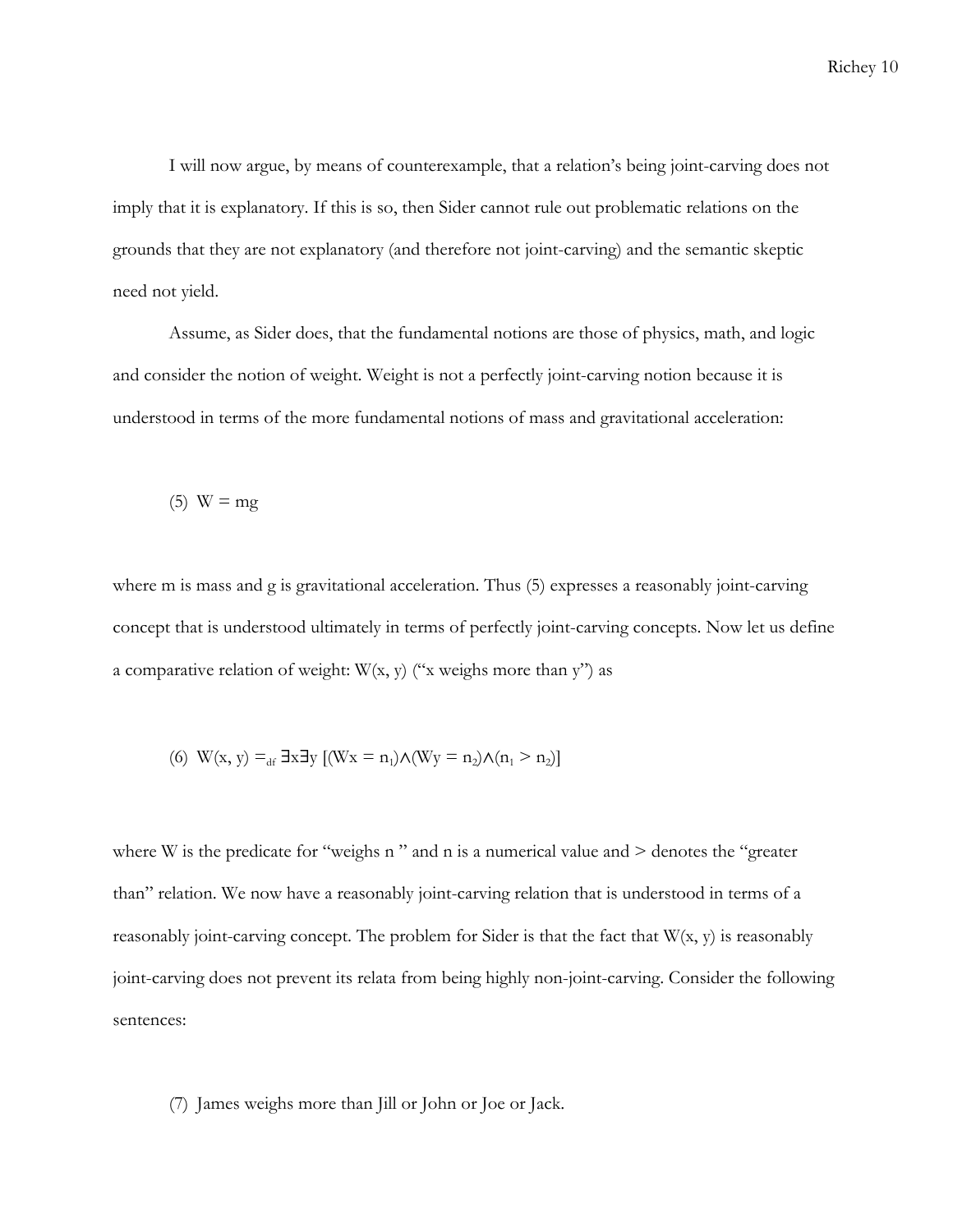(8) Bob weighs more then Betty and Bill and Boon.

Here we have a case of a reasonably joint-carving relation whose relata are non-jointcarving.<sup>23</sup> What's more, even if Sider were to specify a universe of discourse over which  $W(x,y)$  is to quantify, whose elements are themselves perfectly or near-perfectly joint-carving, then sentences like (7) and (8) will still be constructible via the ordinary syntactic rules governing "or" and "and." Moreover, it would be inadvisable in such cases for Sider to alter the standard rules of syntax in order to bar us from speaking of sums or disjunctions. For these concepts figure largely in the way we understand the world. We often use the concepts of average and variance, for example, and we sometimes use these concepts to refer intelligibly to highly gerrymandered sets of individuals. Jointcarving relations must be able to have reasonably non-joint-carving relata if we are to express mundane facts about, for example, the distance between my weight and the average adult's weight. Thus we may conclude that

(9) It is possible for a reasonably joint-carving relation to have highly non-joint-carving relata.

If the counterexample of  $W(x,y)$  holds – and there does not seem to be any reason to suspect that it does not – then  $(9)$  is irresistible.

So far I have argued that a reasonably joint-carving relation need not have joint-carving relata. I will now argue, on the basis of (9), that reasonably joint-carving relations need not be *explanatory*. We may infer from the generality of (9) that

(10) It is possible for a reasonably joint-carving *reference relation* to relate words to highly non-joint-carving semantic values.

 $^{23}$  (7) and (8) are non-joint-carving because the contain many disjunctions ("or") and could contain many more.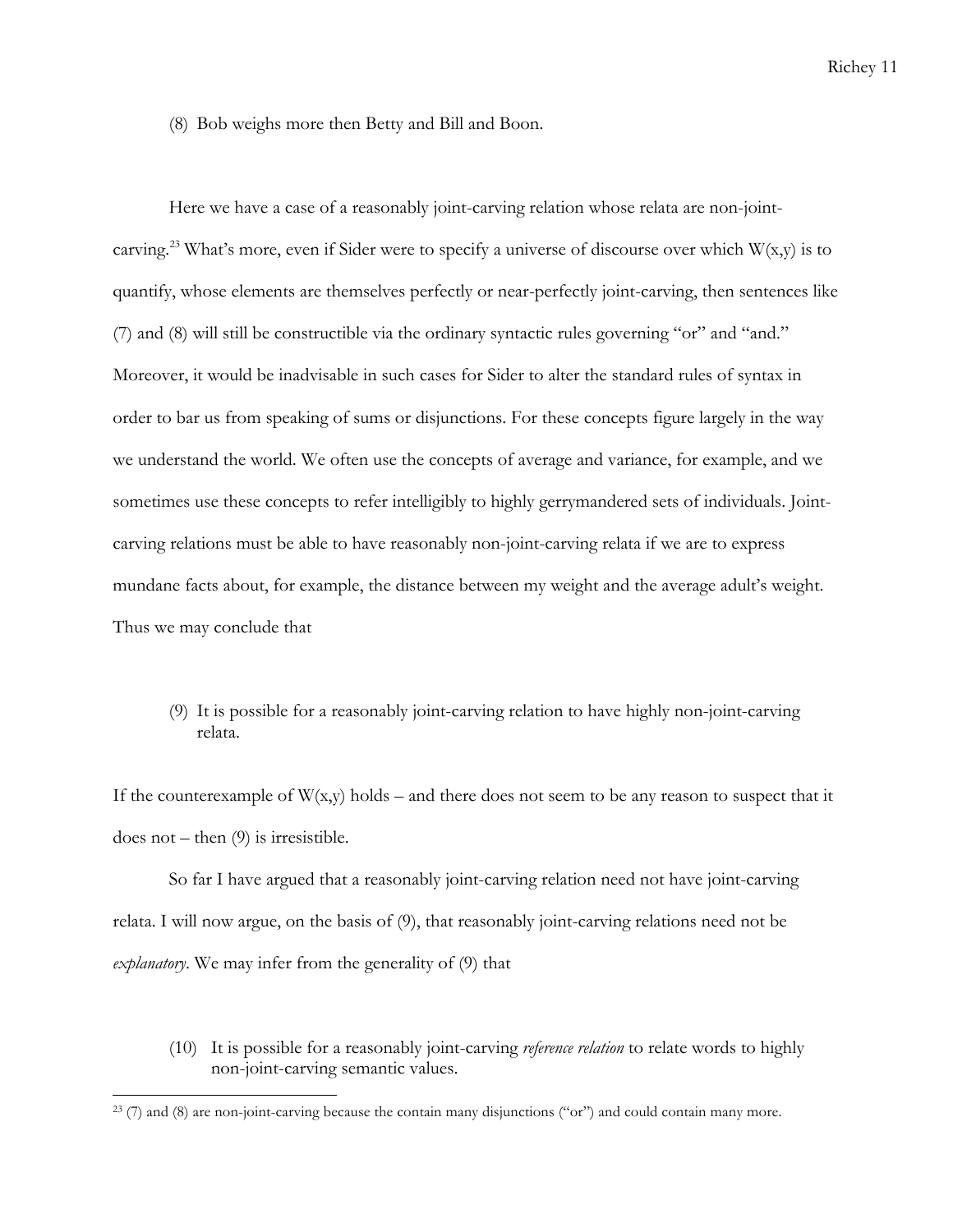We assume with Sider that

(11) Any reference relation that relates words to highly non-joint-carving semantic values is not explanatory.

Thus, from (10) and (11), it follows that

(12) It is possible that there is a reasonably joint-carving reference relation that is not explanatory.

Therefore, the counterexample of (12) implies that

(4) The reference relation is reasonably joint-carving,

does *not* imply that

(3) The reference relation is an explanatory relation.

Therefore, bad relations cannot be ruled out on the grounds that they are not explanatory and not all non-explanatory relations are not ruled out by claiming (4). The semantic skeptic is revived.

It is difficult to see how Sider might resist this conclusion. One possible move is to object to my inference from (9) to (10), that is, from the general claim that it is possible for joint-carving relations to have non-joint-carving relata to the specific claim that it is possible that the *reference*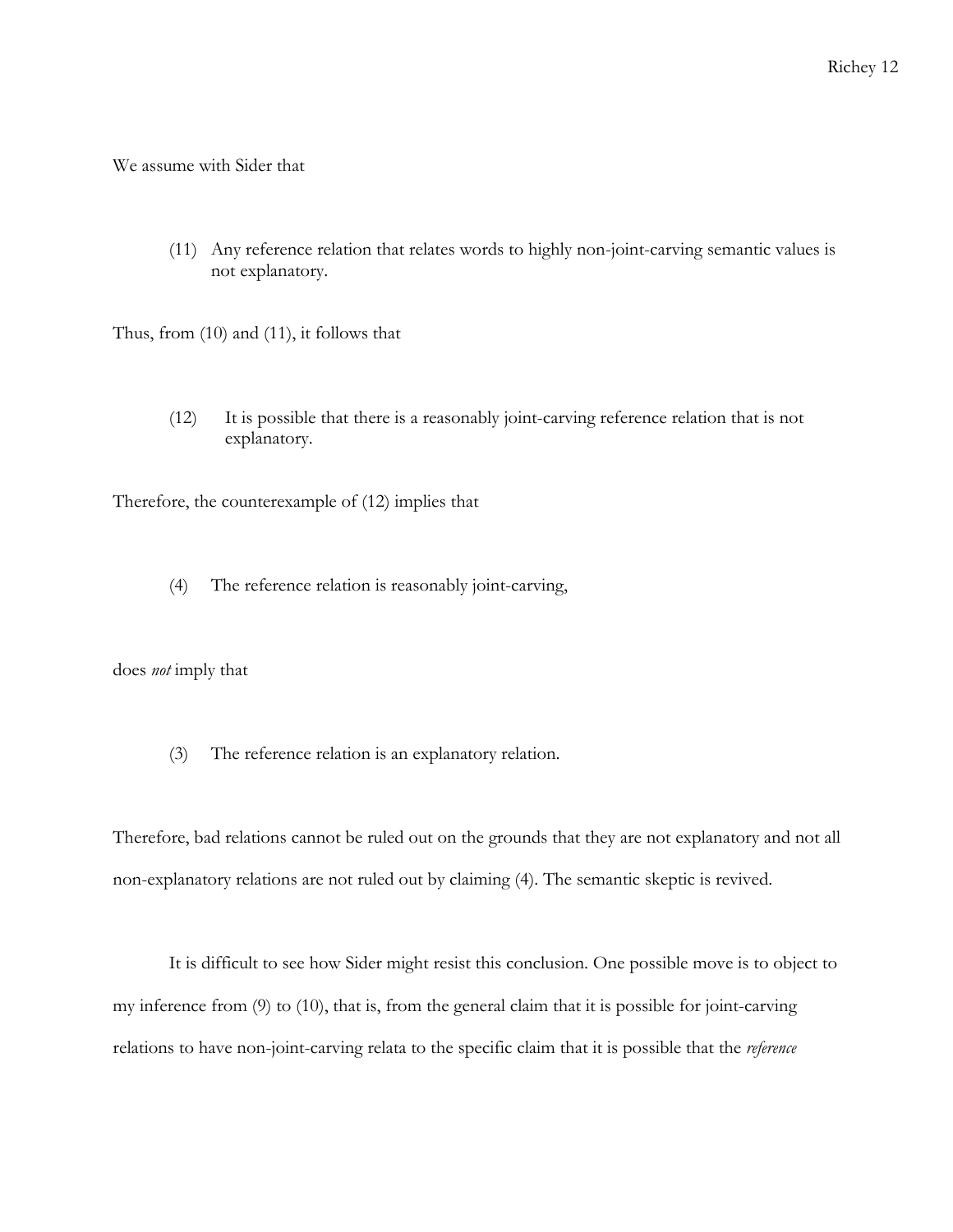*relation* have non-joint-carving relata. This objection, however, cannot be sustained. Recall descriptivism:

(R) R(w, x)  $=_{df}$  w is a word and x is the semantic value assigned to w by the interpretation I of the sentences S that maximizes truth assigned to sentences that are definitional in the linguistic population that uses  $w<sup>24</sup>$ 

The problem is that (R) is reasonably joint-carving by Sider's own criteria since it is cast in terms of the highly joint-carving notions of logic and model theory. What's more, it fits Sider's proposal that "reference is a reasonably joint-carving relation of type T."25 The fact that (R) fails indicates that structure, so understood, fails.

Here Sider might further object that (R) is not joint-carving in the relevant sense. Recall *modified* descriptivism: "the modified descriptivist proposal says that reference is a reasonably jointcarving relation that assigns values under which definitional sentences come out true."<sup>26</sup> Here is a relation that fits this proposal:

(S) S(w, x)  $\equiv_{df} w$  is a word and x is the semantic value assigned to w by the interpretation I of the sentences S that maximizes the combination of (a) joint-carvingness of assigned semantic values; and (b) truth assigned to the sentences that are definitional in the linguistic population that uses  $w^2$ .

Unlike (R), (S) does not fail, because its possible relata are constrained by conditions (a) and (b). The condition (a) is doing the heavy lifting, so to speak, so that (S) is essentially guaranteed not to relate words to bizarre semantic values. (S), Sider might claim, is an instance of structure's proper application.

 <sup>24</sup> Ibid

<sup>25</sup> Ibid

<sup>26</sup> Ibid, 31

<sup>27</sup> Ibid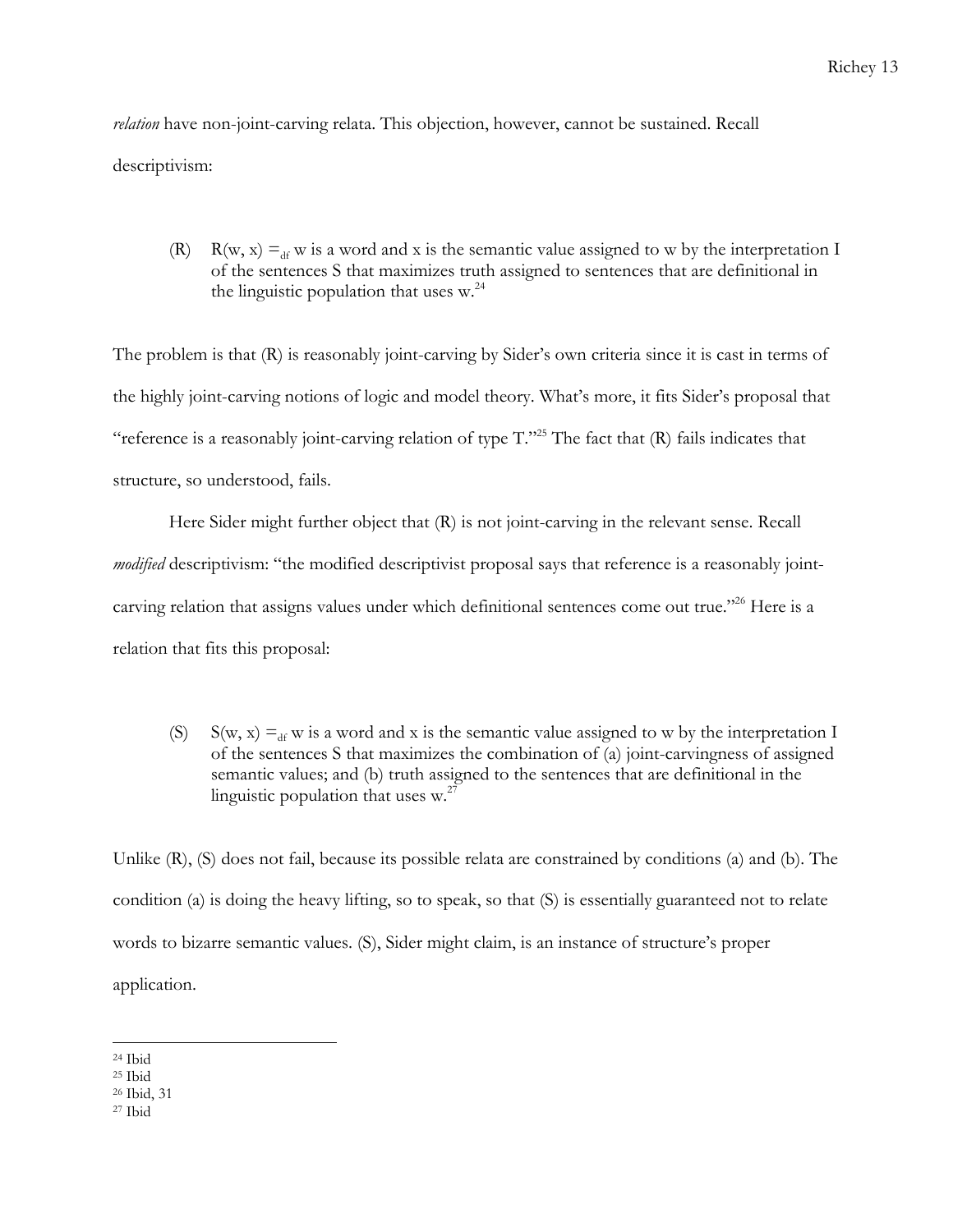But this cannot be correct. The problem with (S) is that it contains an illegitimate deployment of structure, on the grounds that condition (a) is not defended by any of Sider's prior argumentation. Indeed, the condition (a) is susceptible to just the sort of objection to which *naturalness* was and which Sider originally set out to evade. There is nothing preventing us from claiming, as we did of *naturalness* earlier, that condition (a) is ad hoc and requires the postulation of a mysterious and irreducible semantic force. The reason this is so is that the dialectic of Sider's defense of *naturalness* proceeded by giving an account of *naturalness* in terms of structure that was to rule out problematic interpretations of the reference relation on the grounds that they are not explanatory. The relation (S) does not work in this way. (S) rules out problematic semantic values by explicitly banning them, which is no different from the way the original Lewisian modification of the reference relation was to work. It is therefore susceptible to the same objections.

I hope I have said enough to show that structure does not solve the problem of radical semantic skepticism. I have given an exposition of Sider's solution to the problem and argued that this solution does not succeed on the grounds that a relation's being joint-carving does not imply that it is explanatory. If this is so, Sider cannot rule out problematic relations since they are not explanatory and the skeptic need not yield.

It is worth mentioning that our reasons for accepting structure in the first place are given by its ability to solve problems. If my argument succeeds, then there is less reason to accept structure as a legitimate conceptual tool. Structure may earn its keep by providing solutions to other philosophical problems, but its application to the problem of radical semantic skepticism should not be taken as an case for its acceptance.